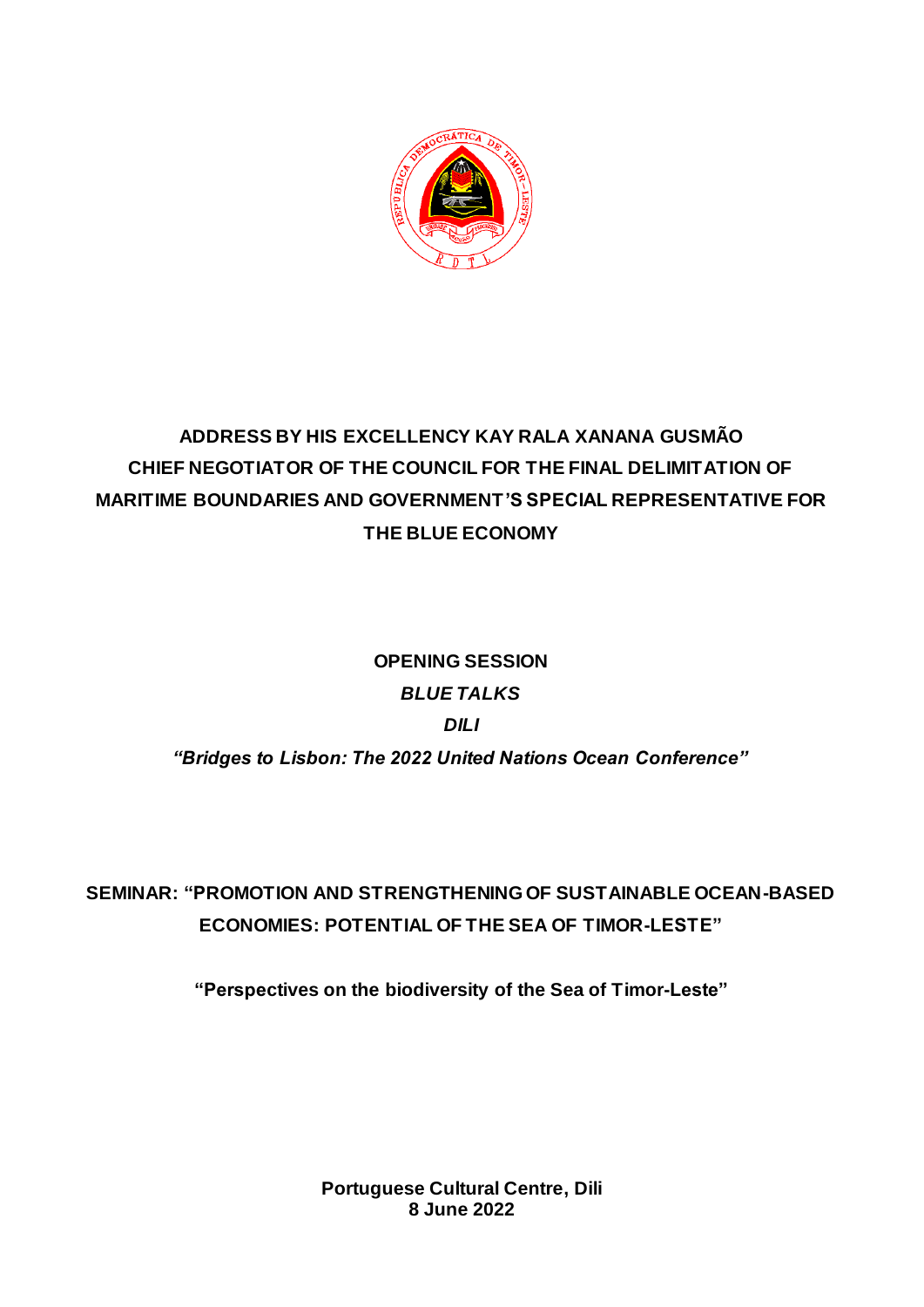*Presentation of the video titled "Dircia" Presentation of the video titled "Adara" Presentation of the video titled "Tutuala" Presentation of the video titled "Sal"*

**\***

**\***

**"Hau Nia Tasi, Hau Nia Timor", "My Sea, My Timor"**

**These are the voices of our People. What you have just seen speaks for itself. It demonstates the relationship between the sea and our people. The sea nourishes us; we nourish the sea!**

**\***

Your Excellency Ms Manuela Bairos, Portuguese Ambassador to Timor-Leste

Mr Roy Trivedy, UN Resident Coordinator

Ms Tuya Altangerel, UNDP Representative to Timor-Leste

**Excellencies** Ladies and gentlemen Dear friends,

Good afternoon!

I would like to start by thanking the Portuguese Ambassador to Timor-Leste – my dear friend Manuela Bairos – and the UNDP – represented here by Ms Tuya Altangerel – for jointly hosting this important Seminar on the potential of the Sea in Timor-Leste.

The sea is a core element in constructing the Timorese identity.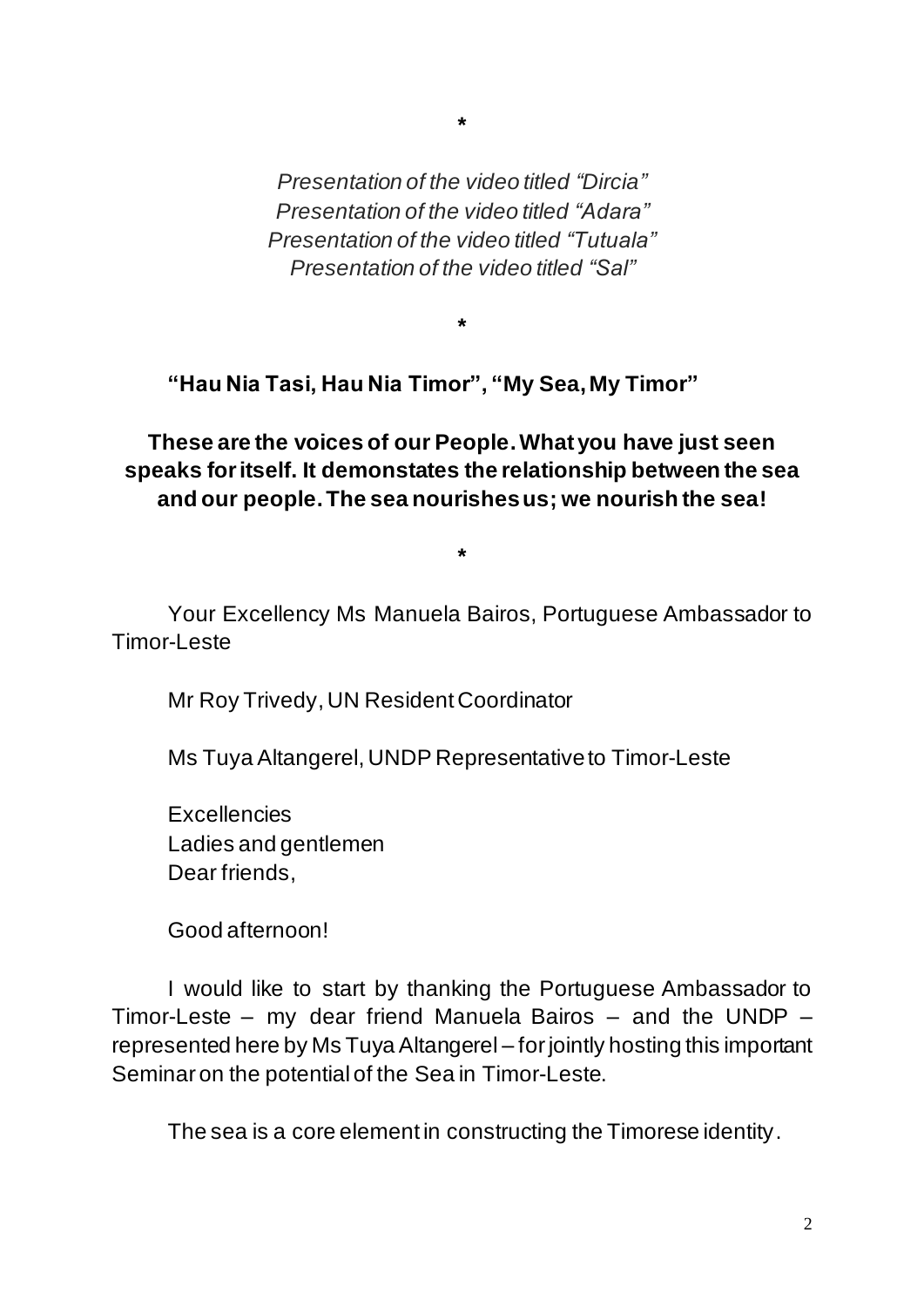Legend has it that the Island of Timor was born out of friendship and a love of the sea*. "The legend says, and so and I believe (...) From the bottom of the sea a crocodile sought to chase its destiny through that sliver of light"* until it became the country that is Timor... "*Grandfather Crocodile – says the legend, and I believe it! It is Timor*!"

The sea is part of the history and culture of our Nation and the perception that the Timorese have of the world.

Thousands of years ago, different ethnic groups from the most diverse places in Asia and the South Pacific settled on our shores and, as others arrived, started moving deeper inland, onto the back of our grandfather crocodile.

As time went by they started moving from the coast into the interior. From fisherpeople we became farmers. Still, the connection between nature and the people living in our island was never lost. We are deeply connected to that which houses, creates and nourishes us, and even after we pass on we still remain present in the lives of the living.

Centuries ago, the sea also brought European navigators from distant Portugal. Upon entering through the calm waves of the Lifau beaches, they were awestruck by our native resources and beauty.

And while the sea set the bounds of our country's territory, it was also the sea that provided easy access for a brutal invasion and an occupation that lasted a quarter century. The tears of agony cried by our people made the sea more salty than ever.

And yet the Timorese never lost faith, nor hope. The process that built our identity, resulting from a meeting of civilisations and cultures, also instilled in us an ideal of freedom that was to be the destiny of our People and our Homeland.

Thanks to many friends all over the world who advocated for the restoration of our independence, the Maubere miracle did ultimately come true.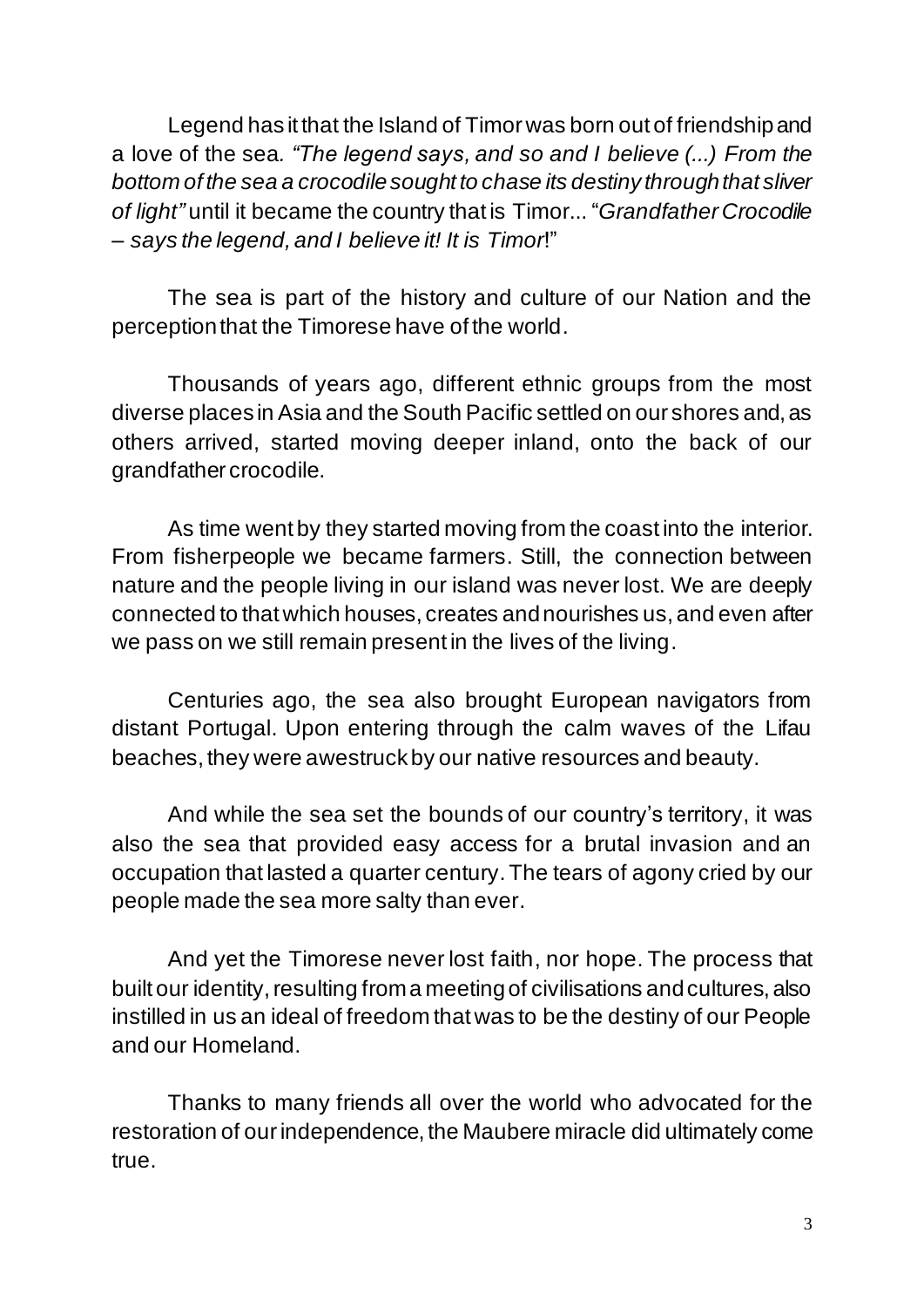As such, in these crossroads between Asia and the Pacific, there exists today a small but proud sovereign country, located between over 17 thousand islands in the neighbouring archipelago of Indonesia and the vast continent of Australia to the south.

Because our country is Portuguese-speaking, we share our cultural identity and language with eight other maritime nations.

Excellencies, Ladies and gentlemen,

As we have seen, the sea is in the DNA of the Timorese. Perhaps that is why during the first years of our independence we felt incomplete. It was unacceptable to look at the sea that shaped the destiny of our nation, to feel the promise in its waves, and yet to see the international community not acknowledge our maritime jurisdiction over that very sea.

For a long time we sailed over murky waters with our neighbour Australia, trying to achieve a negotiated compromise on maritime boundaries.

Recently, making use of international law, we finally succeeded in establishing permanent maritime boundaries with Australia. We are presently holding talks with Indonesia seeking to achieve the same goal.

This is no more than guaranteeing our full sovereignty – both political and economic – so as to honour the sacrifices made for our people, many of whom died in the hope of a better future for their children.

#### **Once our sea was very salty. Once it was murky. But now it is blue!**

#### **And so the time has come to look at our sea with a strategic vision, so that we may start thinking about the future.**

The history of Timor-Leste is one of hope. In addition to petroleum resources, the sea of Timor also houses areas with the greatest concentration of biodiversity in the world, such as the waters around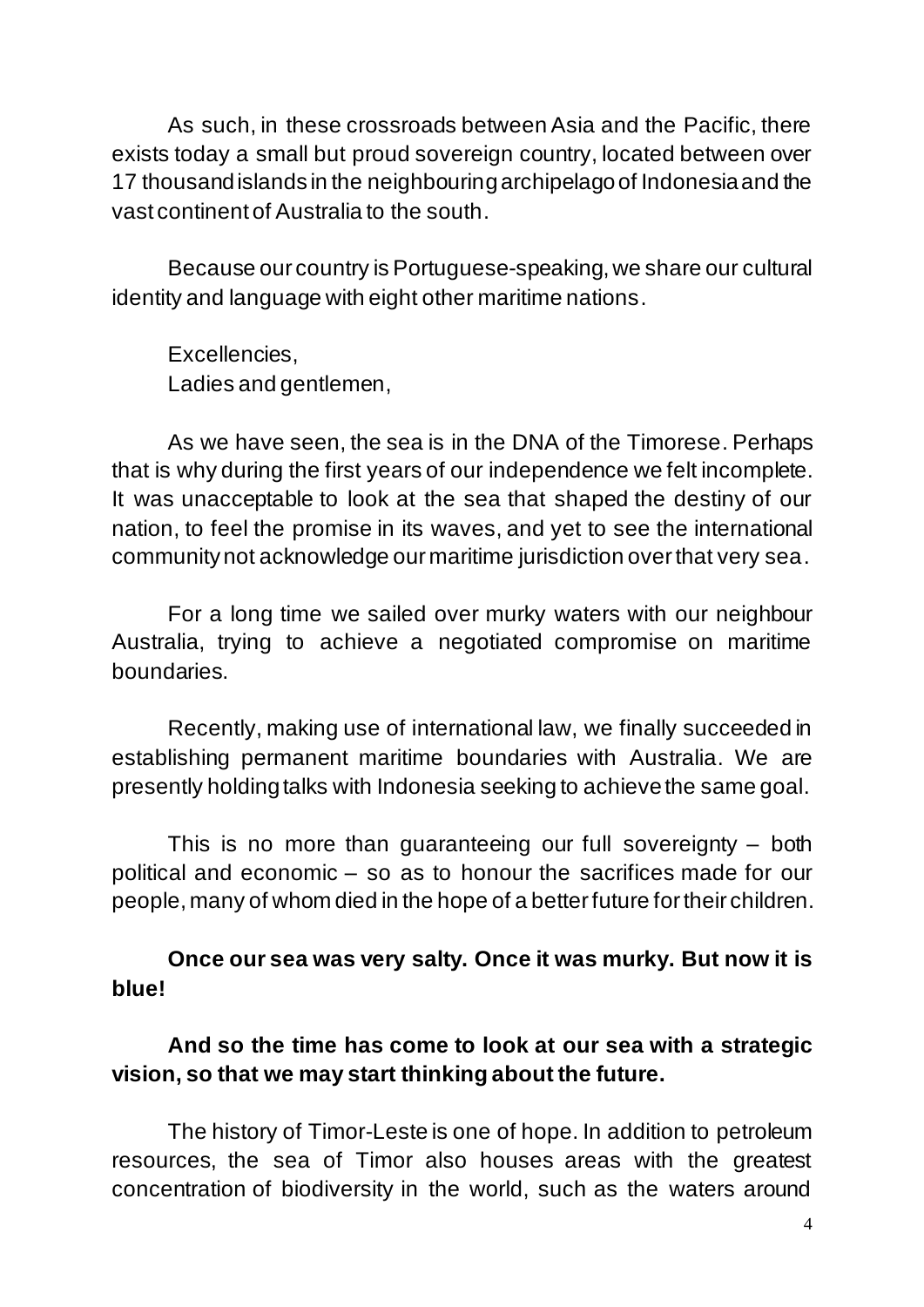Ataúro Island.

Therefore, if "Portugal is Sea", then we can say that **Timor is TASI**! This is an acronym in Portuguese for a Timor that is Blue, Sustainable and Innovative.

Our proximity to the ocean gives us access to broad and rich biological, geological, mineral and geostrategic resources. This means that our economy and the sea are inseparable.Still, this interdependency must be managed in a manner that is balanced and, most importantly, sustainable.

This is the difference in all that entails the Blue Economy.**The Blue Economy seeks to utilise the ocean, as well as to protect it**. We are all aware that we are using resources at a much faster rate than nature can replenish them.

This means that biodiversity is facing very serious threats. This loss of biodiversity is a ticking time bomb: it is detrimental to the health of living beings, it hurts sustainable development and it makes climate change even worse.

And so, it is **urgent to balance economic activity and the longterm ability of ocean ecosystems** to support that activity.

Ladies and gentlemen,

Like I said, in Timor-Leste we have coral reefs containing the greatest biodiversity in the world. We have warm waters and beautiful tropical beaches. We also have an annual migration of blue whales as well as so many beautiful dolpins along our coast that, in my opinion, is worthy of **establishing an International Centre of Cetacean Research and Control**, in partnership with international academic institutions.

Fishing is a vital activity for our subsistence economy. Some experts claim that the best tuna in the world spawns in our waters. However, the vastness of the seas makes it easy for foreign commercial fleets to carry our illegal fishing, which causes us severe economic and environmental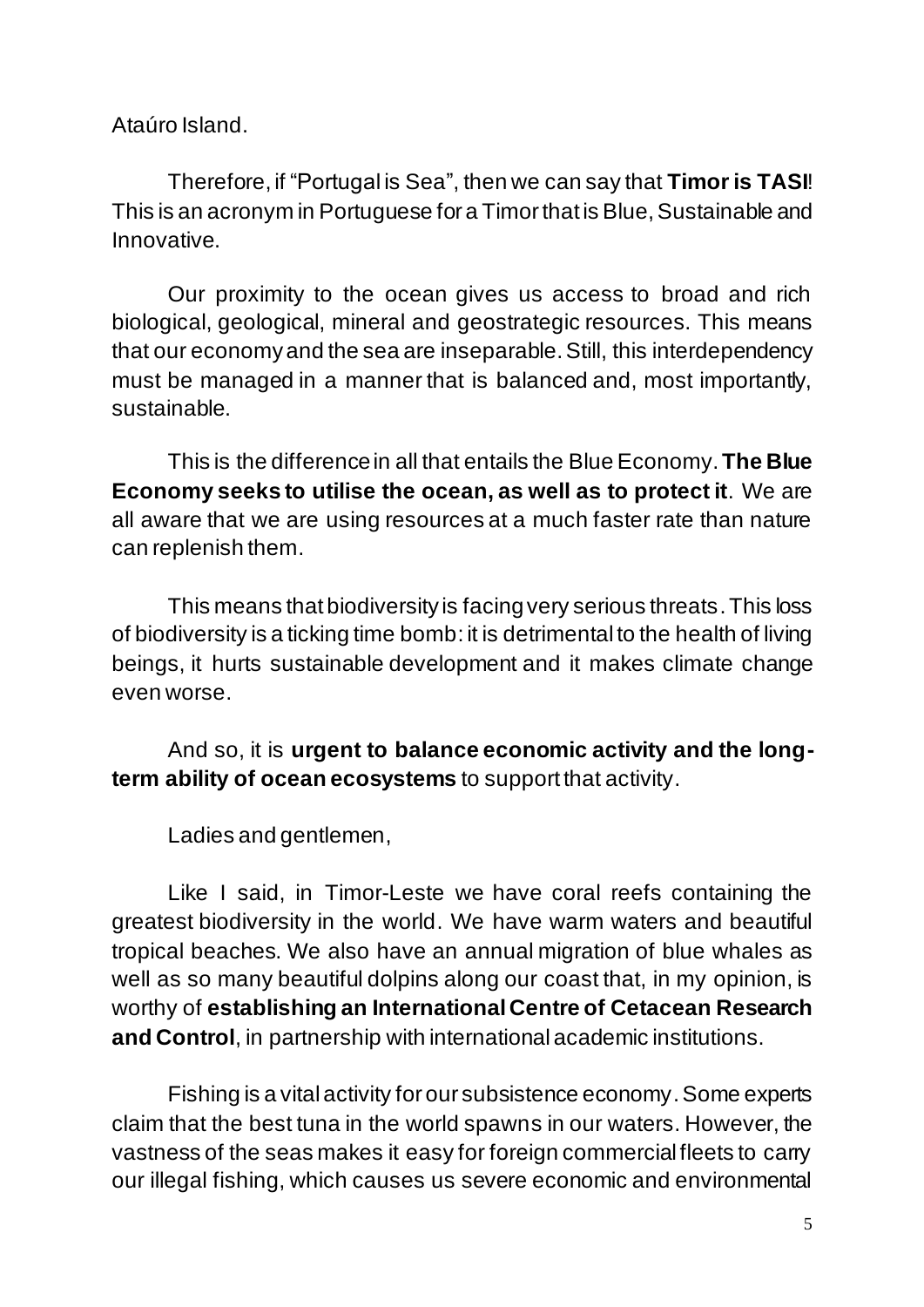damage. We must put an end to this and we must **ensure the sustainability of the species of fish** being exploited in an out-of-control and illegal manner.

Tourism is another key industry for our economy. We must ensure that it is done in such a way as to attract tourists without sacrificing our biodiversity. We want to **develop tourism sustainably**, contributing to poverty reduction without lowering the quantity and diversity of our precious maritime resources.

This is why our communities follow **Tara Bandu, an ancestral practice that respects and protects our nature**, which is sacred to us. This traditional custom seeks both to manage our natural resources sustainably, as well as to contribute to the development of our communities.

Together with five other States, Timor-Leste is part of the Coral Triangle Initiative. We are working with our neighbours to protect maritime life and diversity. The Coral Triangle is an epicentre of diversity in terms of coral, fish and other marine organisms, representing around 3,000 species of fish and 76% of the types of coral in the world.

And yet, like many other areas throughout the world, so too is the Coral Triangle under threat. The ocean is becoming more acidic and warmer, and with less oxygen. Populations, economies and international trade are growing fast, which in turn leads to an increase in marine plastic and marine debris.

As in the case of climate change, it is urgent to make changes in order to mitigate the current trend of biodiversity loss and the terrible impacts it will have on humankind.

Responding to Madam Ambassador, who raised four very timely questions, I must state that we can no longer delay debate on how to improve the ability of Island States to have a development based on the Blue Economy.

This requires **investments that are both intelligent and adapted**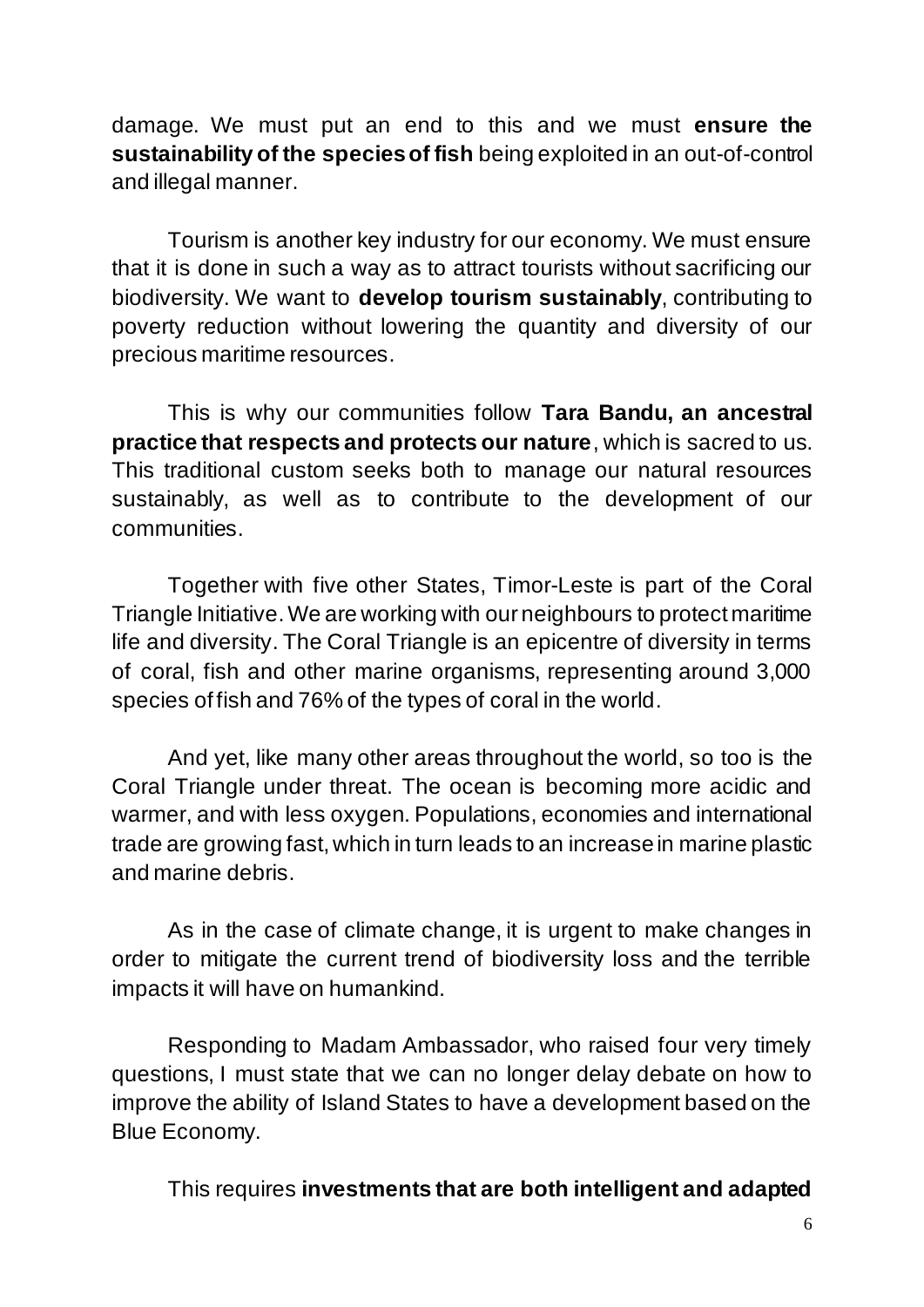**to local realities**. It entails serious commitment, particularly by those wealthier nations that, in addition to having greater financial resources and stronger technologic and scientific abilities, are the ones that have been punishing our ocean the most, so that they adhere to a rule-based international order for the ocean. The United Nations Secretary-General, António Guterres, told countries to "bring plans, not just speeches". I would like to add: **bring concrete and feasible programes, not only pieces from international legislation.**

Timor-Leste is one of 38 Small Island Developing States – or, like we prefer to say, one of the Small States of the Vast Ocean. Although we are resilient, we are living in a time where climate change is a serious threat to our very survival. As such, we must waste no time in finding strategies to protect the ocean and its biodiversity, **by focusing on genuine alliances**.

### **We are linked to each other by the ocean and by common challenges. This bond must be heard by the International Community**.

It is incomprehensible that there is not a stronger and unanimous international response for mitigating climate change, which compromises both the global development agenda and the safety of millions of people.

Ladies and gentlemen,

We Timorese must improve the way in which we understand and use our sea. This requires wisdom and a great deal of respect. There are many opportunities for a blue development that safeguards and uses the sea responsibly.

And here we have good news and bad news!

The good news is that we are a "blank slate", or better yet **a "blue slate"**. We have the opportunity to implement from scratch a blue economy that contributes to the development of current and future communities.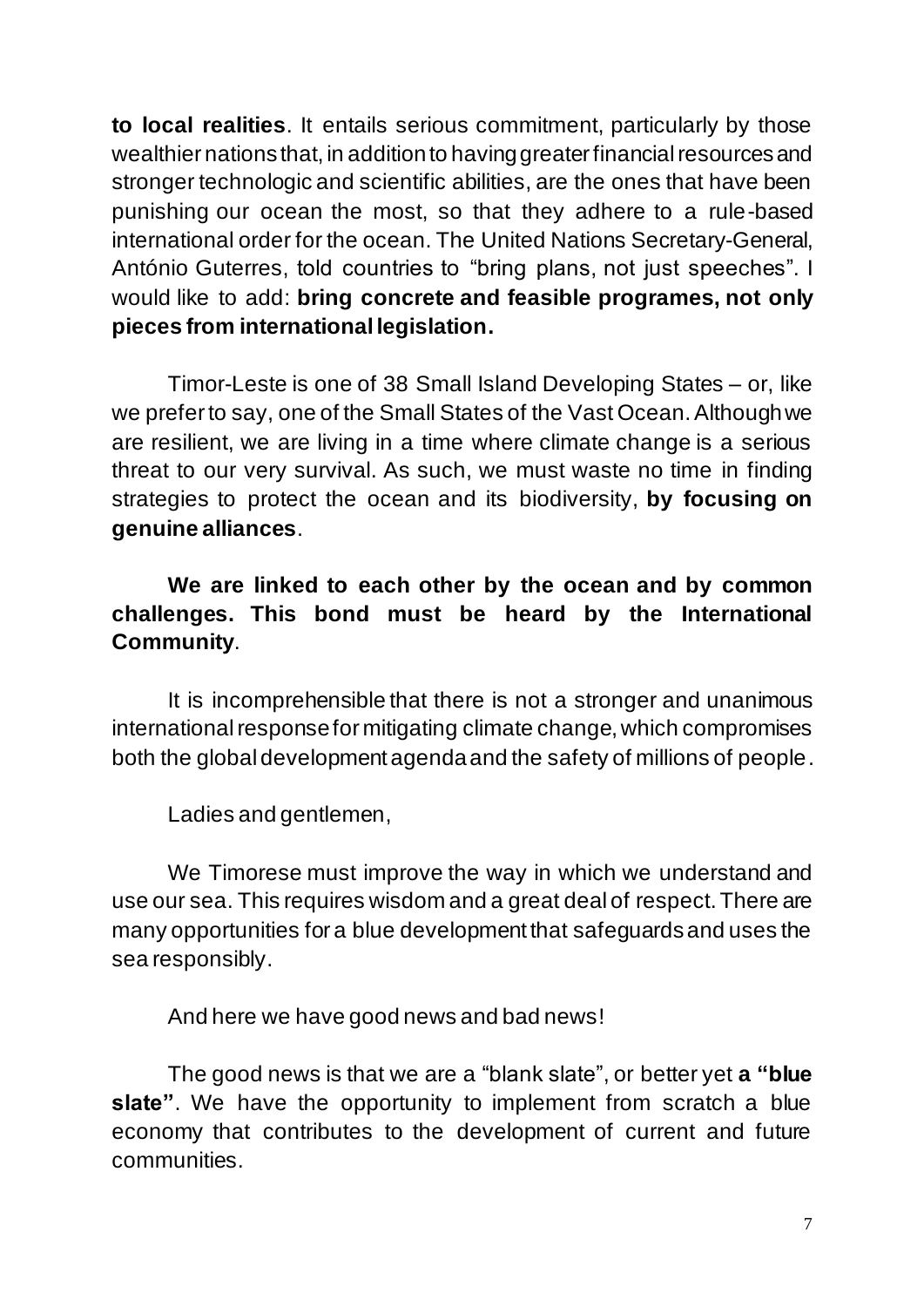We can boost economic growth, job creation and food security through balanced economic activity that enables ocean ecosystems to replenish, thus protecting and preserving the seas and the ocean.

The bad news is that, despite all our efforts to establish maritime boundaries, **the issues leading to loss of biodiversity are global**. They are not stopped by national boundaries, much less maritime boundaries.

Ladies and gentlemen,

As the Government's Special Representative for the Blue Economy, I can say that Timor-Leste **wants to play an active role** in the international arena, **particularly within the UN**, so as to promote and protect the ocean, as well as to ensure that maritime resources are managed responsibly. Timor-Leste advocates strengthening global governance towards this purpose.

Although we are aware of the challenges we face in protecting our biodiversity, we have concrete plans to do so, starting with greater awareness by our society. This entails **greater civic education on ocean issues**.

We want to start precisely with our children and young people, "*distributing breaths from the sea*"... This is a project that we will be announcing very soon, acknowledging that education is an important starting point for promoting the long-term construction of the blue economy.

And still, awareness by itself is not enough. We require a political, economic, social and cultural approach – **a changing of mindsets** – that once and for all changes the relationship between humans and nature.

#### Until then, **we are all responsible for being a part of this change**!

And now, because it is said that an image is worth a thousand words, I leave you with another video created by the Maritime Boundary Office, which is a presentation briefly summarising the way in which we envision a Blue Economy for Timor-Leste.